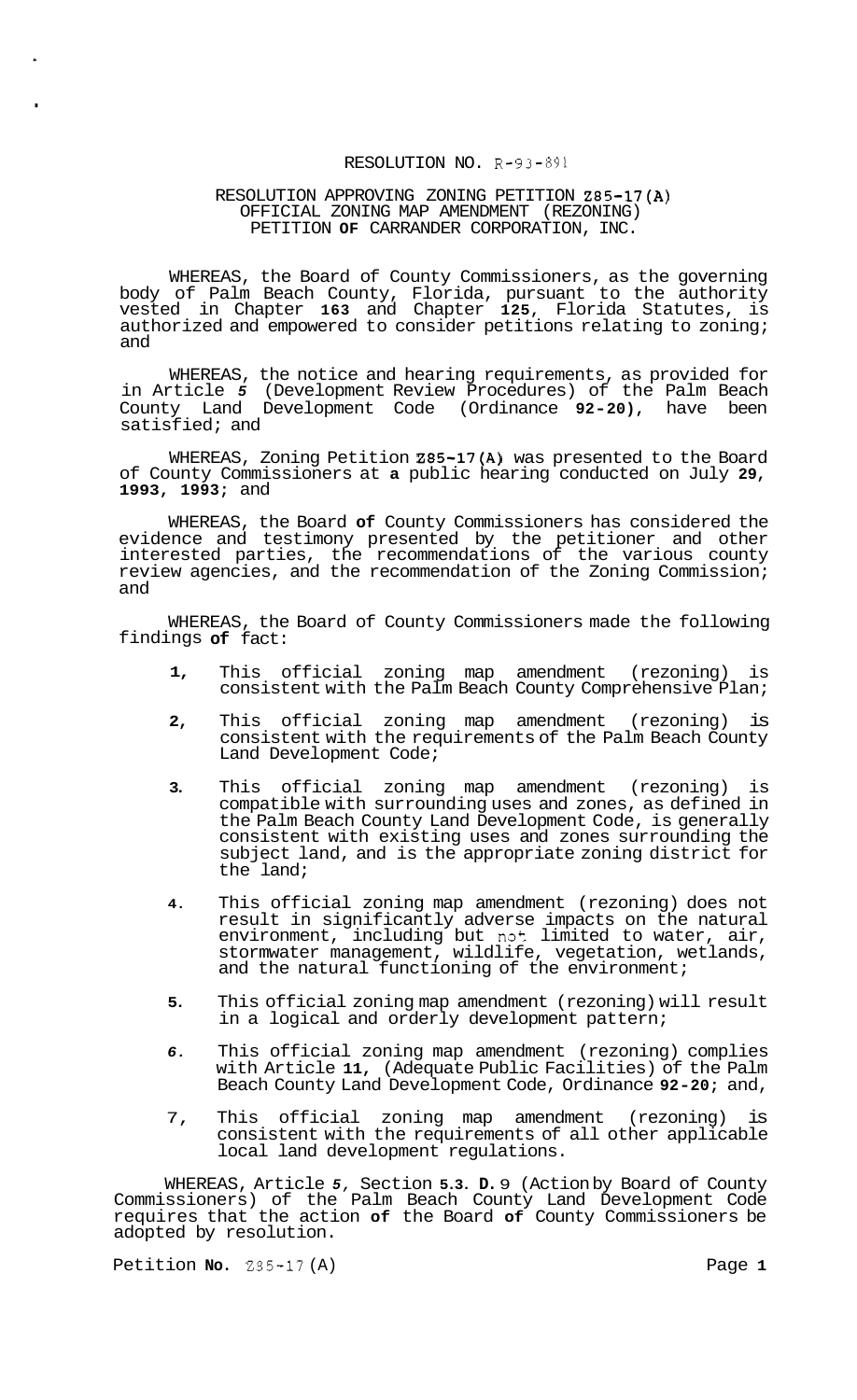NOW, THEREFORE, BE IT RESOLVED BY THE BOARD OF COUNTY COMMISSIONERS OF PALM BEACH COUNTY, FLORIDA, that Zoning Petition 285-17(A) , the petition of CARRANDER CORPORATION, INC. , by: GREGORY KINO, AGENT for a OFFICIAL ZONING MAP AMENDMENT (REZONING) from the SINGLE-FAMILY RESIDENTIAL (RS) ZONING DISTRICT to the LIGHT INDUSTRIAL (IL) ZONING DISTRICT on a parcel of land legally described in EXHIBIT A, attached hereto and made a part hereof, and generally located as indicated on a vicinity sketch attached as EXHIBIT **B,** attached hereto and made a part hereof, was approved on July **29, 1993,** subject to the voluntary commitments described in EXHIBIT C, attached hereto and made a part hereof.

Commissioner **Marcus** moved for the approval of the Resolution.

The motion was seconded by Commissioner Foster and, upon being put to **a** vote, the vote was as follows:

| Mary McCarty, Chair<br>Burt Aaronson | Aye<br>Ay <sub>e</sub> |
|--------------------------------------|------------------------|
| Ken Foster                           | Aye                    |
| Maude Ford Lee                       | Absent                 |
| Karen T. Marcus                      | Aye                    |
| Warren Newell                        | Aye                    |
| Carol A. Roberts                     | Absent                 |

The Chair thereupon declared that the resolution was duly passed and adopted this 29th day of July, **1993.** 

APPROVED **AS** TO FORM AND LEGAL SUFFICIENCY

PALM BEACH COUNTY, FLORIDA BY ITS BOARD OF COUNTY COMMISSIONERS

BY:

BY: DEPUTY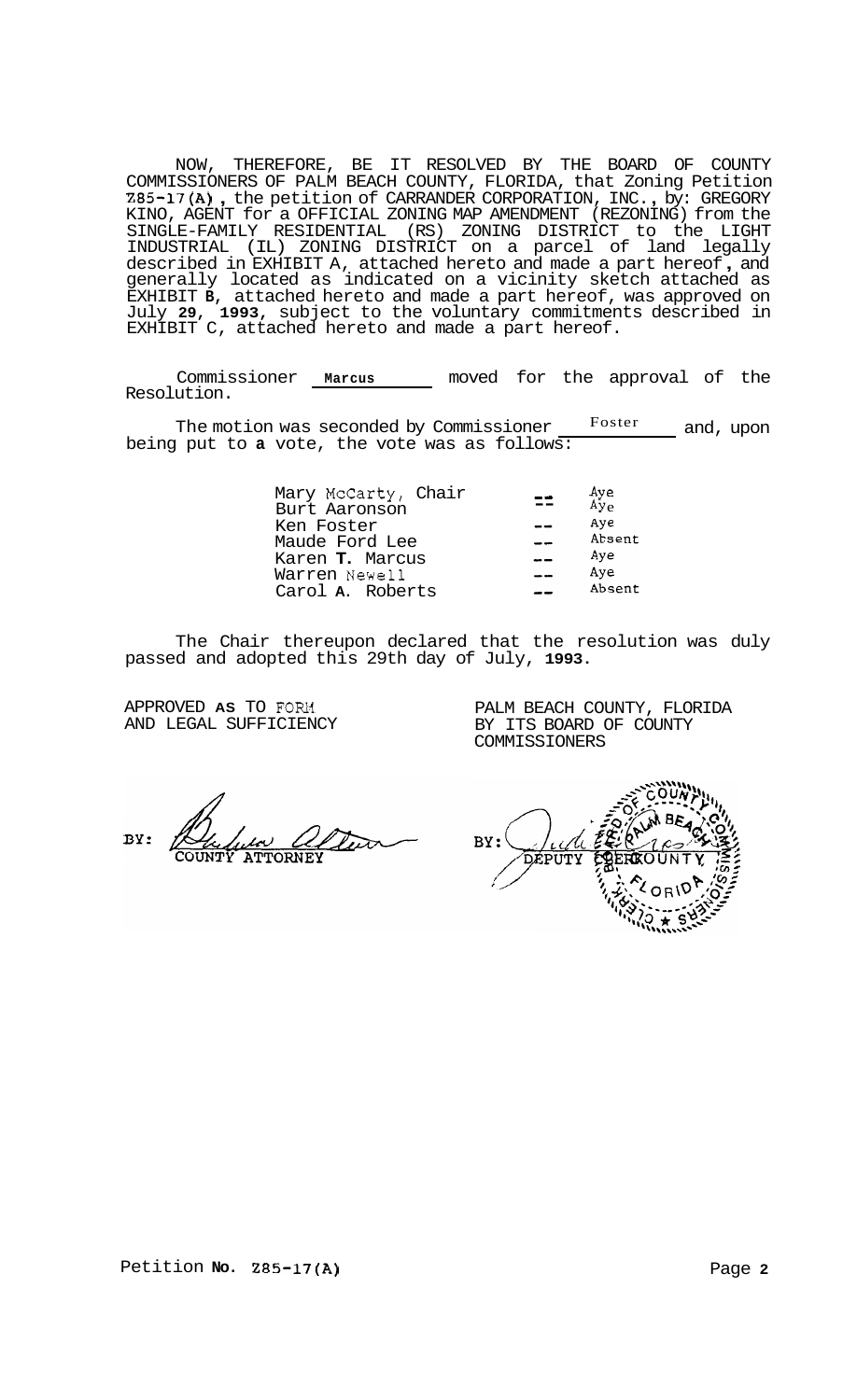## **EXHIBIT A**

## **LEGAL DESCRIPTION**

 $\frac{1}{2}$  $\Delta$ 

 $\bar{\beta}$  $\ddot{\phantom{a}}$ 

 $\Delta \sim 10^4$ 

 $\mathcal{A}^{\mathcal{A}}$  and  $\mathcal{A}^{\mathcal{A}}$  are  $\mathcal{A}^{\mathcal{A}}$  . The set of  $\mathcal{A}^{\mathcal{A}}$ 

The North **83** feet of the South 113 feet **of the** East **336.2** feet **of**  the Southwest Quarter **(SW 1/4)** of the Northeast Quarter **(NE 1/4) of** the Southeast Quarter (SE **l/4) of Section 24,** Township **43**  South, Range 42 East, Palm Beach County, Florida. Subject to rights-of-way, easements and other matters of record.

**Petition NO. 285-17 (A)** 

. -

 $\Delta \sim 10^4$ 

 $\mathcal{O}(\mathcal{O}_\mathcal{O})$ 

 $\mathcal{L} \times \mathcal{L} = \mathcal{L}$  .

 $\langle \hat{q}_k \rangle$  ,  $\hat{r}$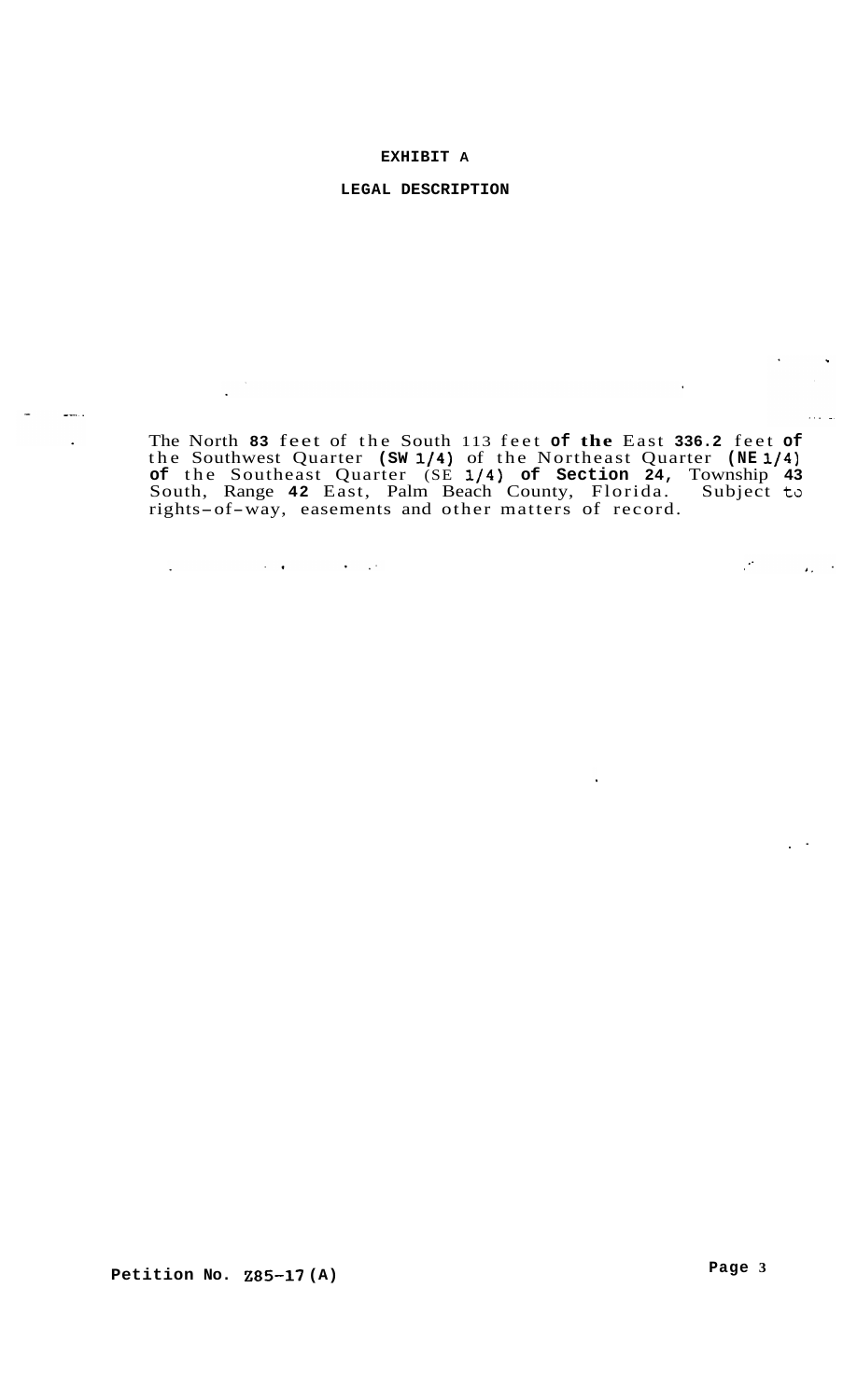#### **EXHIBIT B**

## **VICINITY SKETCH**



**Petition No. 285-17 (A) Page <sup>4</sup>**